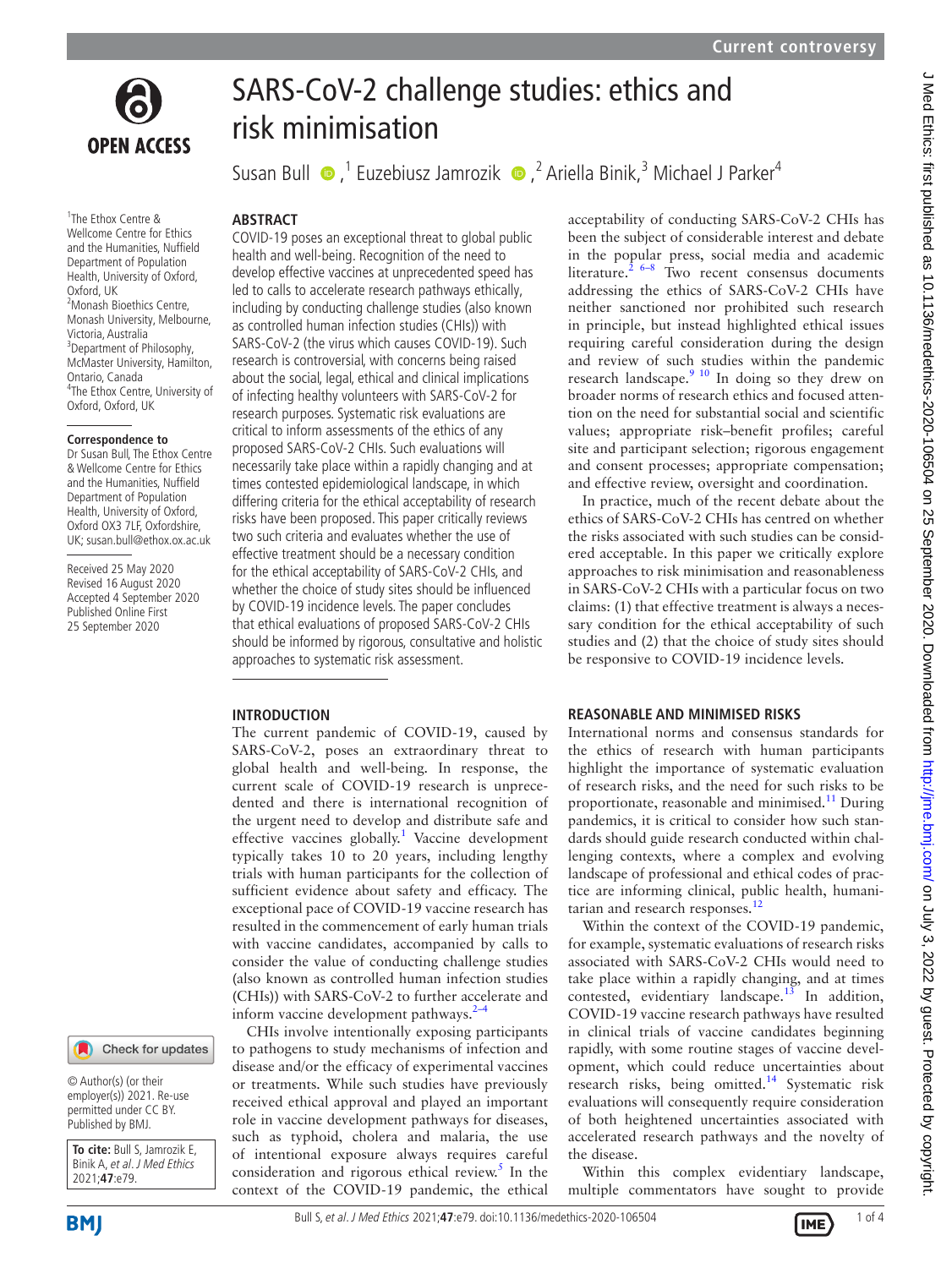insights to inform evaluations of the ethical acceptability of risks associated with potential SARS-CoV-2 CHIs. In the text below, we briefly outline competing accounts of reasonable risks in research, and how upper levels of acceptable risk have been framed in the context of CHIs and pandemics. Against this background, we review proposed approaches to risk minimisation, and critically appraise claims that the risks of SARS-CoV-2 CHIs can only be acceptably minimised if an effective treatment is available or if CHIs are conducted in high-incidence settings.

## **What risks are reasonable?**

There is no consensus within research ethics guidance about whether research with healthy volunteers should be subject to upper levels of acceptable risk. Commentators endorse contrasting approaches. Some argue that there should be no upper limits, provided that studies involve competent, healthy adults and additional conditions, including informed consent and high social value, are met.<sup>[15](#page-3-8)</sup> A contrasting approach endorses limits on upper levels of acceptable risk, justified on grounds including the basis of fiduciary relationships between researchers and participants, equal moral concern for people's basic inter-ests, or the significance of preserving public trust in research.<sup>[16](#page-3-9)</sup> Suggested thresholds to inform the review of research protocols include a 1% risk of death, or risks comparable to those posed by other altruistic activities such as living organ donation.<sup>10</sup> In the context of CHIs, suggested risk limits include a minimal risk threshold, $17$  a higher threshold that rules out risks of irreversible, incurable or possibly fatal infections,<sup>[18](#page-3-12)</sup> and approaches drawing on broader norms restricting research risks in healthy volunteers.[10 16](#page-3-10)

In the context of COVID-19 pandemic research, the possibility of accepting higher levels of risk than might otherwise be considered reasonable has been raised, $2$  including comparisons with high-risk activities.<sup>4</sup> However, higher risk or more burdensome research is particularly controversial in populations or communities already facing undesirably high degrees of  $risk<sup>11 16</sup>$  and the importance of maintaining scientific and ethical research standards during public health crises has been persuasively emphasised. So too has the critical importance of engaging with local stakeholders and communities about proposed CHIs, including evaluations of the reasonableness and acceptability of risks.<sup>8-10 12 16 19</sup> Given the novelty of COVID-19 and uncertainties about its long-term health implications, the acceptability of risks of SARS-CoV-2 CHIs should be subjected to particularly careful and continual assessment, in consultation with communities and stakeholders, in light of changing evidence, and taking into account risk minimisation strategies discussed below.

## **Risk minimisation**

In addition to determining whether the risks of proposed SARS-CoV-2 CHIs fall within thresholds for reasonable risk, systematic evaluations must also address whether risks will be managed and minimised consistent with sound scientific practice. At present there is consensus that participant inclusion/exclusion criteria are likely to play a key role in risk minimisation.<sup>3 9 10</sup> COVID-19 is associated with strong age-related mortality trends, with current evidence suggesting that infection in young adults (under 30 years of age) is associated with a hospitalisation risk of 0.6%–1%and a risk of death of around 0.007%–0.03% much lower than in older adults.<sup>20 21</sup> Such evidence suggests that risks may be minimised by the use of recruitment criteria focusing on young healthy adults with the lowest risk of severe disease and mortality[.2 10 22](#page-3-1) In addition to age-related inclusion criteria, multiple commentators have highlighted the importance

of ensuring that research risks are further minimised by ensuring that SARS-CoV-2 are only conducted in sites with the capacity, resources and expert research teams to closely monitor and provide excellent care to research participants, and provide appropriate follow-up, among other measures. $23910$ 

## Clarifying the roles of treatment in risk minimisation

Given the importance of providing care to participants who might develop symptoms, prospective CHI researchers must regularly review current research into treatments for COVID-19 so that proven treatments can be provided where possible and appropriate.<sup>3</sup> <sup>9</sup> There is debate, however, about the role of specific curative treatments in the evaluation of risk minimisation strategies. One argument is that such treatments could potentially play an important role in risk minimisation strategies but may not be a necessary requirement for the SARS-CoV-2 CHIs to be ethically acceptable.<sup>[9](#page-3-3)</sup> A contrasting claim is that in the absence of a 'safe, effective, approved treatment' for COVID-19, the risks associated with SARS-CoV-2 CHIs are unacceptable, because they cannot be appropriately minimised.<sup>[8](#page-3-14)</sup>

In exploring the normative and empirical basis for the claim that an effective treatment is a necessary requirement for SARS-CoV-2 CHIs, it is valuable to explore both the concept and potential role(s) of treatment in challenge studies. First, treatment may be understood in terms of 'rescuing' a patient who would otherwise die from severe COVID-19. Mortality caused by severe COVID-19 (and many other fatal infectious diseases) results from an inflammatory cascade—from which antivirals alone, for example, cannot 'rescue' a patient. Other treatments including those targeting inflammation may have some effect, but this is often limited—as demonstrated by the recent trial of dexamethasone which prevented approximately one death for every eight persons treated.<sup>23</sup> Dexamethasone is nevertheless an example of a 'safe, effective, approved treatment' which does not constitute a reliable form of 'rescue' for all patients.

Second, different types of treatment for infectious diseases can be aimed at one or more of: treatment of asymptomatically infected people to prevent symptoms/disease (prophylaxis), treatment of people who develop mild symptoms/disease to prevent progression to severe disease ('disease-modifying' treatment) and/or treatment of severe cases to reduce mortality (such interventions would be closest to 'rescue', but, like dexamethasone, these are almost never 100% effective). In malarial CHIs, for example, risk minimisation strategies must focus on the prevention of severe disease, rather than 'rescue' from severe outcomes, because by the time a person develops severe malaria a good outcome cannot be guaranteed, even with highly effective antimalarial drugs. In contrast, influenza CHIs are conducted although influenza antivirals have at most weak evidence for prophylaxis, very doubtful evidence of disease-modifying effects and no evidence of being able to rescue patients from severe influenza (eg, influenza myocarditis or heart inflammation). $<sup>2</sup>$ </sup>

The availability, roles and anticipated outcomes of effective treatments are core considerations in systematic risk evaluations in CHIs. A review of ongoing clinical research into relevant treatments, and their implications for risk management should be an integral component of SARS-CoV-2 CHI risk reviews. Treatment could play a vital role in risk minimisation strategies in SARS-CoV-2 CHIs. However, the normative claim that a safe, effective and approved treatment must be an ethical precondition of any SARS-CoV-2 CHIs requires further clarification in terms of the specific aim and potential magnitude of risk minimisation that such a treatment is expected to achieve. In doing so it is important neither to underestimate nor to overestimate the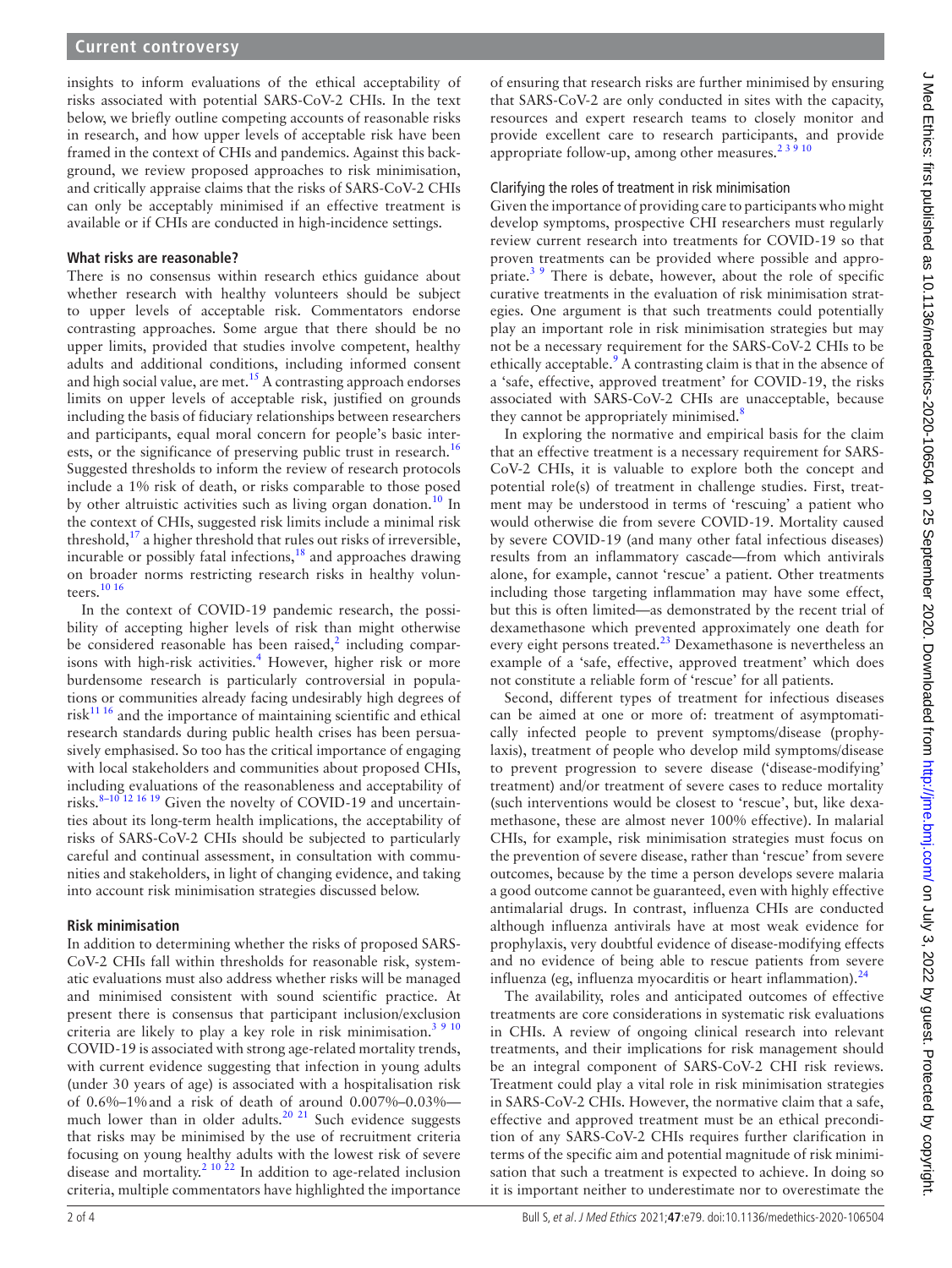potential impact of such treatments, as a treatment may not be necessary (eg, if it is not anticipated to materially contribute to risk minimisation strategies) nor will it be sufficient (eg, because treatment is never 100% effective and must be complemented by other risk minimisation strategies) to effectively address the risk of study participation. Consequently the need for a safe and effective treatment should not be considered in isolation, but instead reviewed within the context of a rigorous and comprehensive approach to risk minimisation.

## Background risk

In addition to the approaches to risk minimisation outlined above, some commentators have claimed that COVID-19 CHIs should only be conducted with participants with an especially high baseline probability of exposure to SARS-CoV-2 during or soon after the proposed CHIs, solely to minimise the additional risks posed by controlled infection during research.<sup>[3](#page-3-15)</sup> The normative and empirical justifications for requiring that risk evaluations of SARS-CoV-2 CHIs prioritise a specific aspect of risk minimisation require careful consideration.

In practice, even though a very high background probability of infection (eg, a 60% probability of being infected in the local community during or soon after the study) would reduce the relative risk of participation by a large percentage (eg, around 60%), this might only constitute a small absolute risk difference. This is because, as discussed above, the probability of serious outcomes of infection is already extremely low for young healthy adults—a fraction of 1%—meaning that the absolute risk differ-ence would be around 60% of a fraction of 1%.<sup>[25](#page-3-19)</sup>

In addition to questions about the normative and empirical role that such small absolute risk reductions should play in decision-making, the practical and ethical implications of conducting SARS-CoV-2 CHIs in contexts with high background risks of infection require careful review. In practice, there are relatively few sites and research teams with the existing expertise, experience and capacity to conduct rigorous SARS-CoV-2 CHIs and effectively minimise the risks of research for participants and third parties. Within such contexts, a preparation period is needed to establish whether such a trial can meet relevant ethical, regulatory and clinical standards and to develop meaningful engagement strategies and participatory processes with local stakeholders and communities to determine whether such research is acceptable. Given the unpredictability of incidence levels in the face of changing public health transmission control policies,<sup>20</sup> any requirement that SARS-CoV-2 CHIs can only be conducted within high-incidence settings may render them infeasible.

Additionally, the need to conduct research to address public health priorities must be evaluated in conjunction with the importance of ensuring that such research does not adversely impact pandemic response efforts.<sup>[12 26](#page-3-5)</sup> High-incidence settings provide an ideal environment for conducting field trials of COVID-19 vaccine candidates, which are infeasible in low incidence settings. Consequently in so far as COVID-19 vaccine research resources are limited in a particular location, it may be more appropriate to prioritise field trial testing in locations with (predicted) high incidence, rather than CHIs.

In settings with a high incidence of COVID-19, it is also important to recognise that health systems may have been catastrophically overburdened, requiring value-laden decisions to be made about the allocation of scarce resources to treat all healthcare conditions, protect front-line workers and continue existing research programmes.[27 28](#page-3-20) Rigorous risk minimisation during SARS-CoV-2 CHIs will require specialist facilities and equipment for infection control, in addition to the expertise of highly experienced researchers, who are often also clinicians specialising in infectious disease. Such requirements have the potential to directly impact the capacity of local health systems to address current public health needs during the peaks of epidemic waves.

Finally, although the probability of needing critical care for young healthy adult CHI participants will need to be very low for the risks of SARS-CoV-2 CHIs to be considered reasonable, participants' access to scarce life-saving resources, if required, is a critical element of risk minimisation strategies. While researchers have a clear responsibility to provide such care if required, in practice the provision of such care may require negotiation and access to additional clinical resources and professional expertise. Some commentators have suggested that SARS-CoV-2 CHI participants should be guaranteed access to such resources, irrespective of their scarcity. $3$  An alternative proposition suggests priority access to scarce life-saving resources should be given to research participants only if they have similar prognoses to patients who may also need such resources.<sup>28</sup> If SARS-CoV-2 CHIs were to be conducted in high-incidence settings where active rationing of scarce life-saving resources has been implemented, the justifications for guaranteed or prioritised access for participants, and any anticipated implications such access will have for public health responses, would require careful evaluation.

Taken together, these factors suggest that it is not straightforwardly the case that it is more ethical to conduct CHIs in high-incidence rather than low-incidence settings. Instead it can be argued that the practical and ethical considerations above warrant a systematic and comprehensive approach to risk management which does not unduly prioritise reducing the marginal risks of participation resulting from conducting such research in the context of high background risk. Such an approach recognises the importance of due consideration of the complex research, public health, regulatory, social and ethical implications of selecting potential sites for SARS-CoV-2 CHIs, including the impact of conducting such studies on public health and research responses to the pandemic and additional population health needs.

# **CONCLUSIONS**

The justifications for, and ethical acceptability of, conducting SARS-CoV-2 CHIs within accelerated vaccine pathways continue to be a focus of considerable public and academic interest and debate. Within this context, systematic assessments of the reasonableness and minimisation of research risks associated with any proposed SARS-CoV-2 CHIs will take place within a complex, rapidly changing and at times contested epidemiological and ethical landscape. Such assessments must be rigorous, holistic and informed by engagement with local stakeholders and proposed approaches which seek to isolate and prioritise the moral importance of specific risk management strategies require critical review. In particular, while the potential value of providing effective curative treatments to SARS-CoV-2 CHI participants (if needed) is uncontroversial, the implications of the absence of such treatment on the ethical acceptability on these studies merit additional scrutiny. We additionally make the case that selecting sites for potential SARS-CoV-2 CHIs requires careful review of a range of regulatory, ethical, public health, social and practical considerations, in which approaches to risk management should not unduly prioritise small reductions of the marginal risks of participation arising from conducting such research in the context of high background risk.